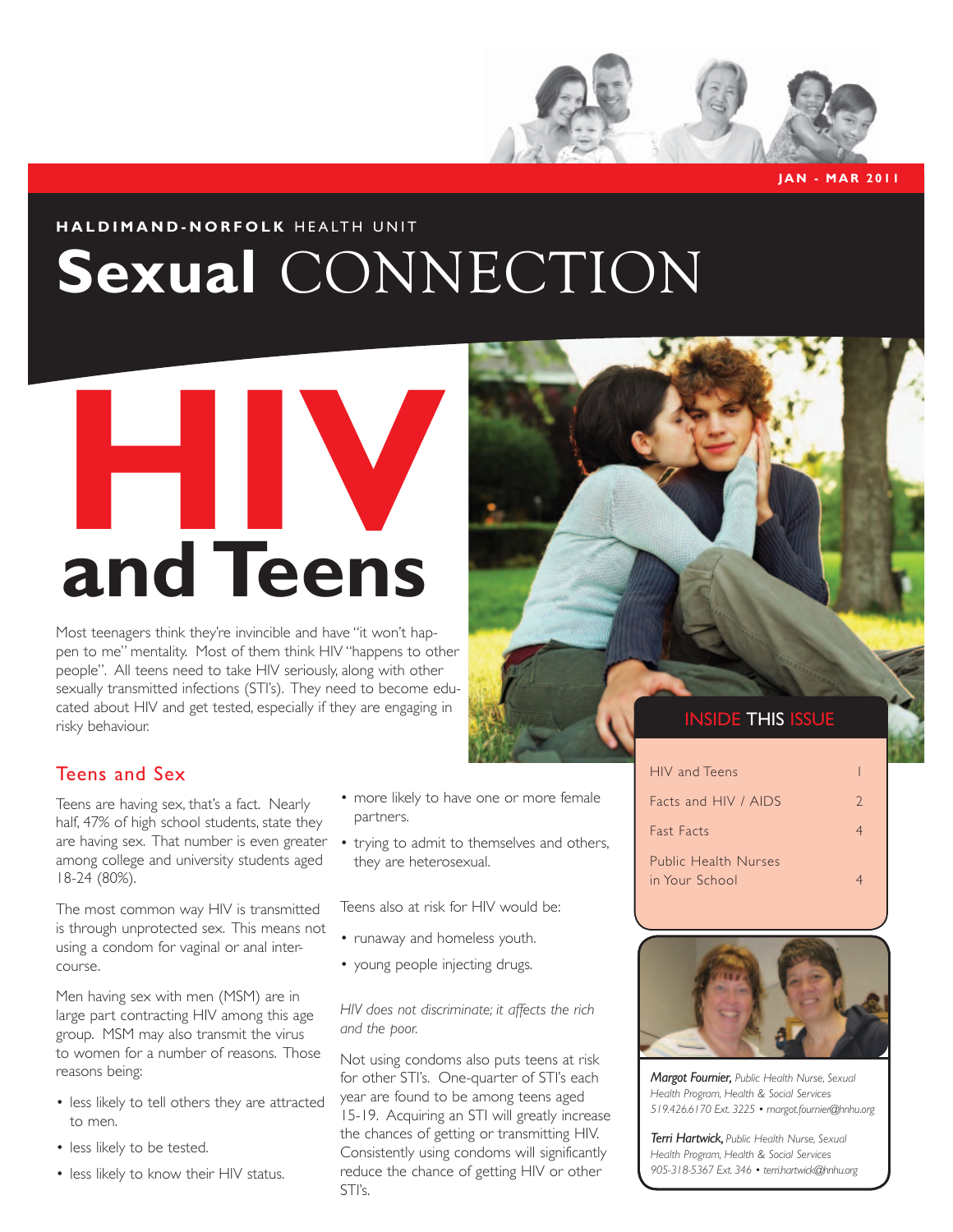#### **SEXUAL CONNECTION**



#### Alcohol and Drugs

The use of alcohol and/or drugs also increases the risk of acquiring HIV. Teens will engage in riskier behaviour such as unprotected sex, while under the influence of drugs or alcohol, or both.

Runaways and other homeless youth are at an increased risk of HIV if they are trading sex for drugs, money, or housing.

Injecting drugs also increases the risk for HIV, especially shared needles. If needles are shared for tattooing or piercing, there is a risk of acquiring HIV.

#### Young Women and HIV

Young women are at increased risk of acquiring HIV through heterosexual sex. In the age group 16-21, it was found that the HIV rate was 50% higher than men in that same age range. There are several reasons for this. Those reasons being:

- not aware of their partner's risk factors.
- lack of power in the relationship.
- having sex with older men who may have HIV.

HIV is transmitted easier from man to woman than from woman to man.

Teens and young adults need accurate

information that should include the following to decrease their risk of HIV:

- how to protect themselves.
- where to get tested for HIV.
- how to talk with their parents and partners about HIV/AIDS.
- how to use a condom correctly and consistently.
- abstinence.

Clear family discussions regarding values and expectations about sex are important. Ongoing conversations about sex, HIV, STI's and pregnancy may help teens and young people wait until they are capable of making the right decision about sexual activity.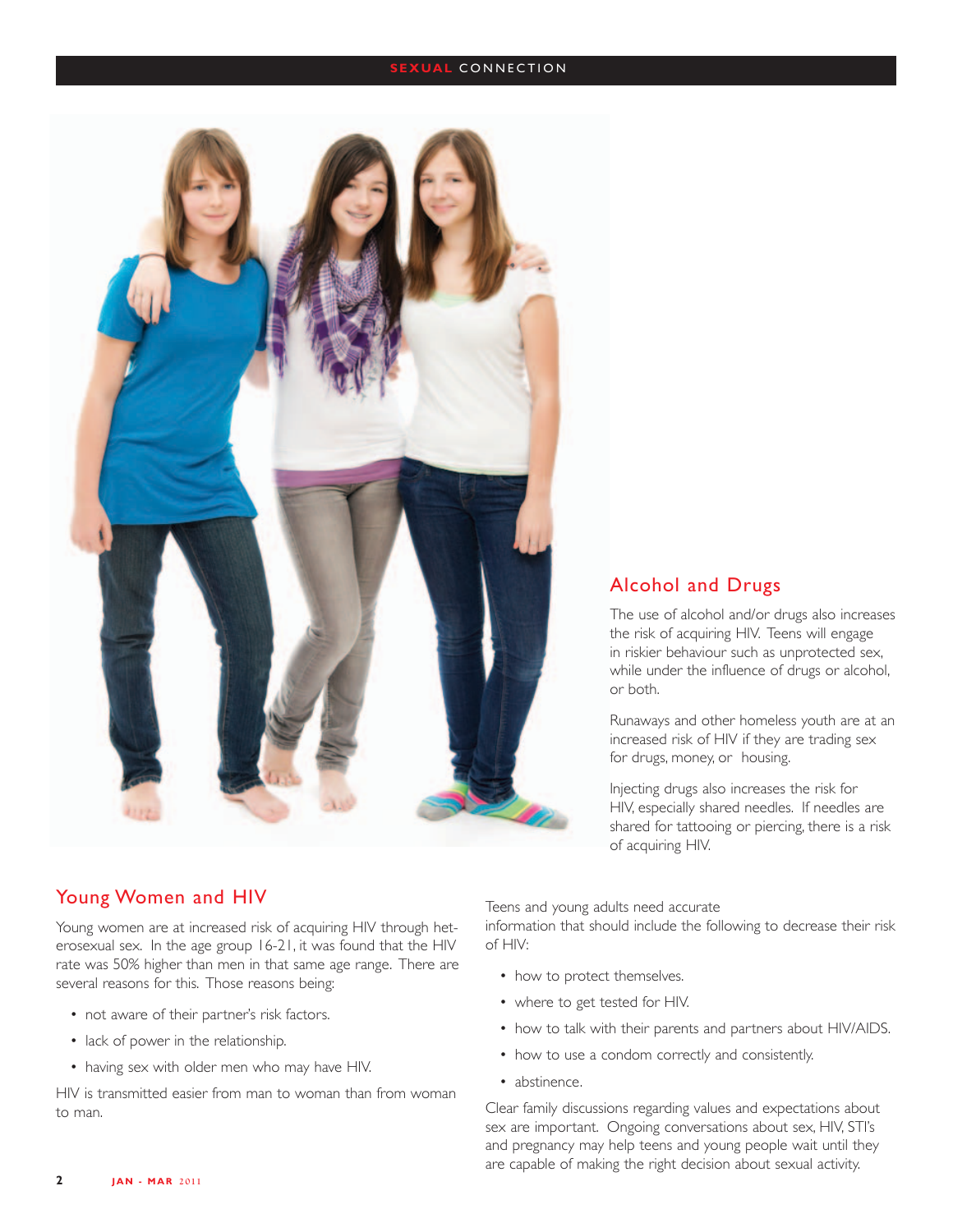#### **SEXUAL CONNECTION**



## **Facts About HIV/AIDS**

#### *What's the big deal about HIV and AIDS?*

Some think that HIV and AIDS are for "those people" to worry about. That thinking is wrong. HIV doesn't discriminate, it affects everyone.

#### *What's the difference between HIV and AIDS?*

HIV is the virus that causes AIDS. AIDS is a serious health condition that weakens the body's immune system.

#### *How do you get infected with HIV?*

HIV is passed on through bodily fluids such as semen, vaginal secretions, anal/rectal secretions, and blood. These fluids can be passed from one person to another through unprotected sex and sharing needles.

#### *What is safer sex?*

Safer sex means using a condom when having intercourse. Condoms should also be used when having oral sex as well. It also means using a dental dam for oral and vaginal/anal contact.

#### *Can you get infected the first time?*

If your partner is infected with HIV, you can become infected even the first time.

#### *Is there a cure?*

There is no cure for HIV. Doctors are able to treat the virus, but there is no way to rid the body of HIV.

#### *How can I tell if someone is infected with HIV?*

You can't, so you need to communicate with your partner. You can't tell by looking at your partner if he/she is HIV positive. You both should get tested.

#### *How can I get tested?*

You should attend your local sexual health clinic or family doctor to be tested. All testing is confidential. Testing is done through a simple blood test.

#### *I have HIV, what should I do?*

If you have found out you have HIV, you will need to tell the people you have had sex with or have shared needles with you are HIV positive. Also, these people will have to be tested.

#### *Where in Haldimand-Norfolk can I get tested?*

You can get tested at the Haldimand-Norfolk Health Unit offices in both Simcoe and Caledonia. Testing is free and confidential. HIV testing is 99% accurate and consists of pre-test and post test

counselling. HIV testing is done by a blood test. STI testing through a urine test is also available to test for chlamydia and gonorrhoea. Call either office, Simcoe 519-426-6170 Ext. 3225 or Caledonia 905-318-5367 Ext. 346 for an appointment for testing.

Testing is also available at your doctor's office.